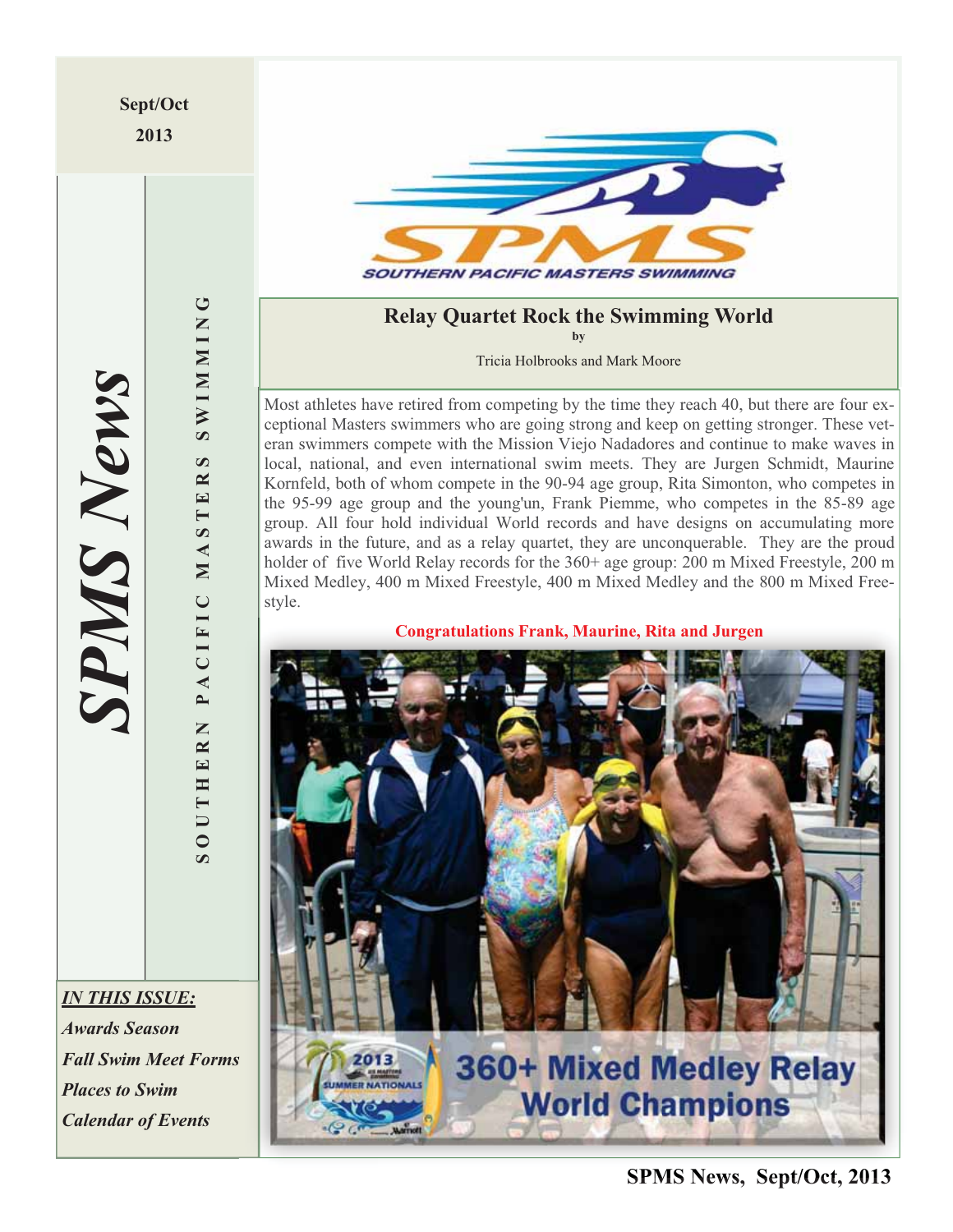## **Relay Quartet Rock the Swimming World**

by

### Tricia Holbrooks and Mark Moore

Frank Piemme is a native Californian, born in San Bernardino in 1925. He was raised in what was then the frontier San Joaquin Valley, and he learned to swim in the Feather River. He collected rattlers on the family homestead. Frank graduated Taft High School in oil country in Kern County, where his long swimming career began. After graduating in 1943, Frank headed south to Caltech in Pasadena, where he continued swimming. In 1945, Frank entered the Navy and still continued to swim.

After he graduated from the University of California he began working as an engineer which he did for 26 years. During the later years of his career, he joined the Eagelmeister Swim Team in Denver. It was then that he realized what was missing in his life ... swimming! Within four years, Frank was nationally ranked in the 55-59 age group in the one-hour postal swim, and thus his Masters swimming career was launched. He has attended six World Masters swim meets in Japan, Australia, New Zealand, England, Germany and the United States.

Frank's accomplishments include "All-Star" recognition at age 62 and every year since then. At one time, he held 17 of 18 freestyle National and World Records for his age group 70-74. At age 85, Frank broke 15 of the 18 National Records in his age group. Frank has twice been the recipient of the SPMS Swimmer of the Year award. In 2004, Frank Piemme was inducted into the Internal Masters swimming Hall of Fame…way to go Frank

Maurine Kornfeld was born in 1921 and raised in Great Falls, Montana. Last June Maurine won 5 gold medals at the FINA World Masters Championships in Riccione, Italy swimming in the 90-94 age group. Maurine was goaded into attending the World Championships by her coach, Mark Moore, who showed her an article about a French swimmer who claimed to be the fastest in the world in Maurine's age group. The coach asked her, "Are you going to let her get away with this?" Maurine said "no" and went to Italy for the competition. According to Maurine, when she saw her adversary using a nose plug she knew she had it in the bag. She was right, and cleaned up in Riccione winning in the 800, 200, 100, and 50 meter Freestyle, as well as the 200 meter Backstroke.

Maurine's competitive streak began when her father, who used to take her swimming when she was a young girl, wouldn't let her beat him, and she became determined to outdo him in their swimming races. Maurine grew up and

attended college at the University of Chicago where she received two degrees in Social Work. A self-described professional volunteer, she didn't swim for many years and then in her sixties began to swim competitively. Maurine made up for lost time quickly and has amassed a plethora of titles and awards. She has 10 All-American listings including six in the 85-89 age groups and 3 in the 90-94 age group. She received the SPMS Swimmer of the Year award in 2010.

Maurine swims every day at 6:30 a.m., alternating between the Rose Bowl and at her local YMCA in Hollywood. She hopes to carry on her winning streak in 2014 at the FINA World Masters Championships to be held in Montreal, Canada.

Rita Simonton turned 95 this past June which gives her the opportunity to set new records in another age group. She has already set many World records in other age groups, something she does almost every time she enters the pool to race. The latest in a veritable treasure trove of records, awards, and achievements that she has accumulated over her years of competitive swimming, Rita has numerous All -American and USMS records. She has also been the Southern Pacific Masters Swimming Swimmer of the year on three occasions.

When she's not in the pool, Rita is always engaged in some kind of activity. She is an avid gardener, studies French at Golden West College, and frequently stays up late reading mystery novels. Asked to divulge the secret to her success in life, she tells you in a flash that it all comes down to one thing - swimming!

It all began when, at the age of 5, Rita would go swimming with her dad back in Rhode Island where she was born and raised. She showed her competitive spirit in high school winning a low board diving championship but stopped swimming after high school. She went on to marry and have a family and didn't swim competitively until she joined Masters in 1972, where she competed in the 55-59 age group. She started winning more and more often as time went on. Always humble, she observed that in the 65- 69 age group there were fewer competitors and that she was getting "less slow." She won her first National title at age 65 and the rest, as they say, is history.

## **SPMS News, Sept/Oct, 2013**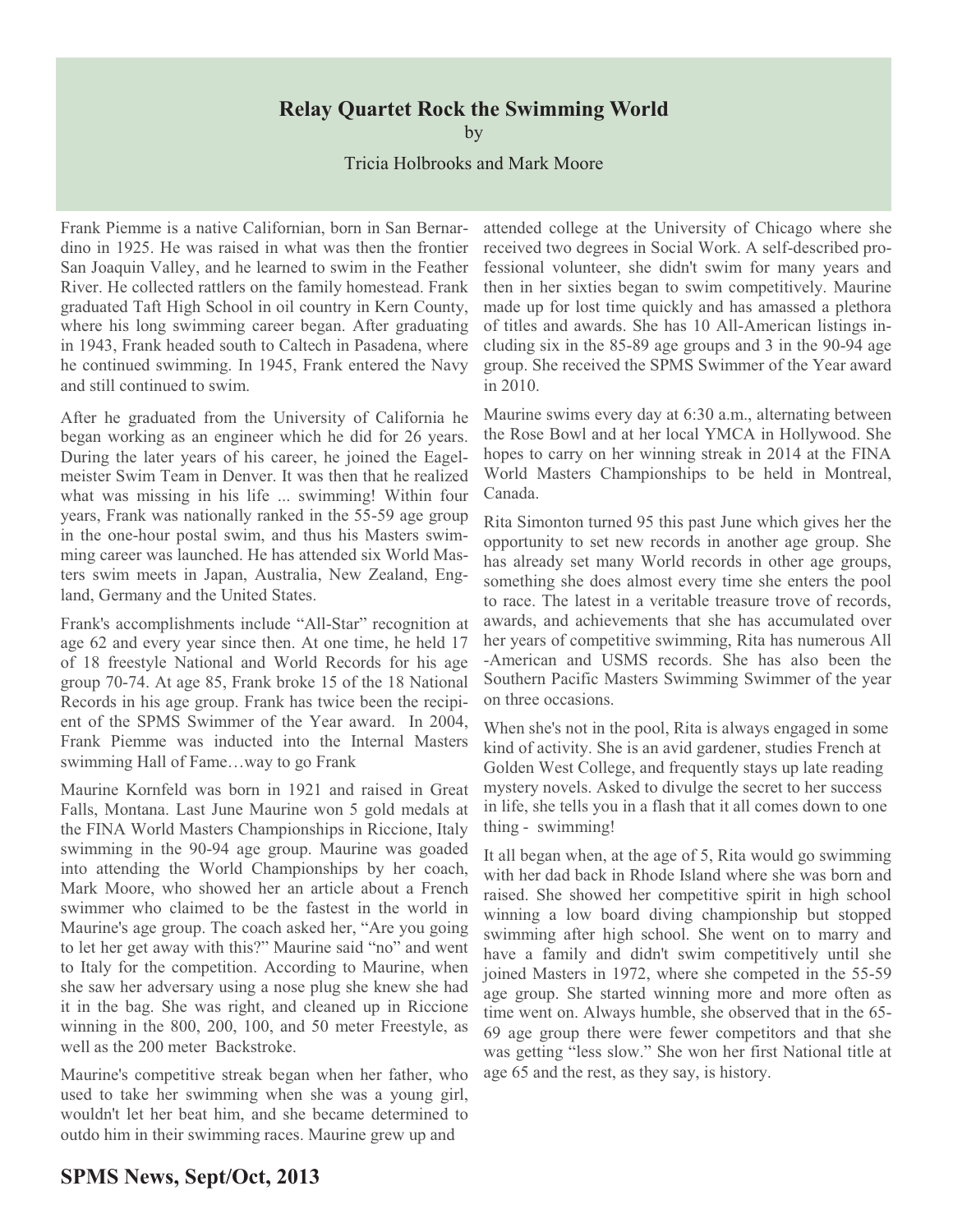## **Relay Quartet Rock the Swimming World**

by

### Tricia Holbrooks and Mark Moore

and a half she has undergone a hip replacement, was in a at Montrose Beach near his home in Chicago. His life-Rita's training involves a workout of at least a mile three 200 and 400 meter Freestyle events. times a week along with cross-training out of the pool. Although she has just "aged up" this year, she is already looking forward to competing and setting records in the "100 plus" age group. "After all, look at the times!" she said. Among other records she has her eye on the 50 meter Freestyle record held by a centenarian from Australia. That record is 5:10:84 which Rita figures she "could do with one hand."

Jurgen Schmidt was born in Hamburg, Germany in 1923. Jurgen has numerous USMS and World titles. He has over thirty All-American titles, many USMS awards, Top Ten achievements, All-Star Honors, and was twice the SPMS Male Swimmer of the Year.

Jurgen's swimming career began at the age of 13 when every day with his wife and biggest fan, Adrienne. working on a farm in Indiana. The farm hands would go to

Lest anyone get the idea that it's all just fun and games, a lake after work to swim and cool off. Jurgen went along, Rita is a spirited competitor who has had to overcome ad-but he could only dog paddle around. From the start, he versity along the way. As a matter of fact, in the last year loved swimming and a few years later became a lifeguard car accident, and had other health concerns. Each setback guarding days were interrupted by the war in 1942 when he she has experienced has required plenty of hard work in enlisted in the Navy. He wound up competing on the Naval order to regain her fitness level and her competitive edge. Team in swim meets and won championships in the 100,

> He returned to the beach after the war, becoming the Mate in charge of the beach at Montrose. He had a successful career as a Controller in various corporations but did not do much swimming in those years. Then he started swimming with Masters forty years ago at the age of 50 and in 1984 swam for the Illinois Masters organization.

> He retired to California to be closer to his grown children in 1989 and swam for the Ojai/Santa Barbara team for a time before coming to the Nadadores. Amazingly, after setting his two individual World records after a mile race, Jurgen said "I'm not tired." Jurgen trains religiously, keeps a written record of his daily training, and eats the same breakfast of oatmeal with walnuts, raisins and blueberries

#### **Awards Season** by Jax Cole

 'Tis the season for SPMS awards. At the Short Course Meters Championship Meet each December the SPMS Awards committee presents plaques to the winners of four different awards: Male Swimmer of the Year, Female Swimmer of the Year, the Jim Marcus Award, and the Steve Schofield Award. This year, the meet will take place in City of Commerce December 6-8, 2013.

 For many years, recipients of Swimmer of the Year have been the fastest swimmers in Southern Pacific Masters Swimming. To reflect the evolving values of the committee the Swimmer of the Year award now recognizes SPMS swimmers who have displayed exemplary commitment to Masters swimming, achieved personal success at SPMS swim meets and/or open water races, and have been an inspiration to others.

 In order to be eligible for the Swimmer of the Year Awards, candidates must have been a member of SPMS in 2013 and competed in two or more SPMS swim events, which could be swim meets or open water races. Nominees for the Jim Marcus Award and Steve Schofield Award nominees must have been members of SPMS during the past year, but needn't have competed. Both awards celebrate outstanding commitment to service in Masters Swimming - Jim Marcus for contributions at the national level and Steve Schofield for committed service within SPMS.

Please submit nominations with a letter describing the swimmer's attributes to memberatlarge@SPMasterSwim.org **Nominations must be submitted by October 31, 2013.**

To find out more, visit http://www.spmasterswim.org/w/SPMS/awards/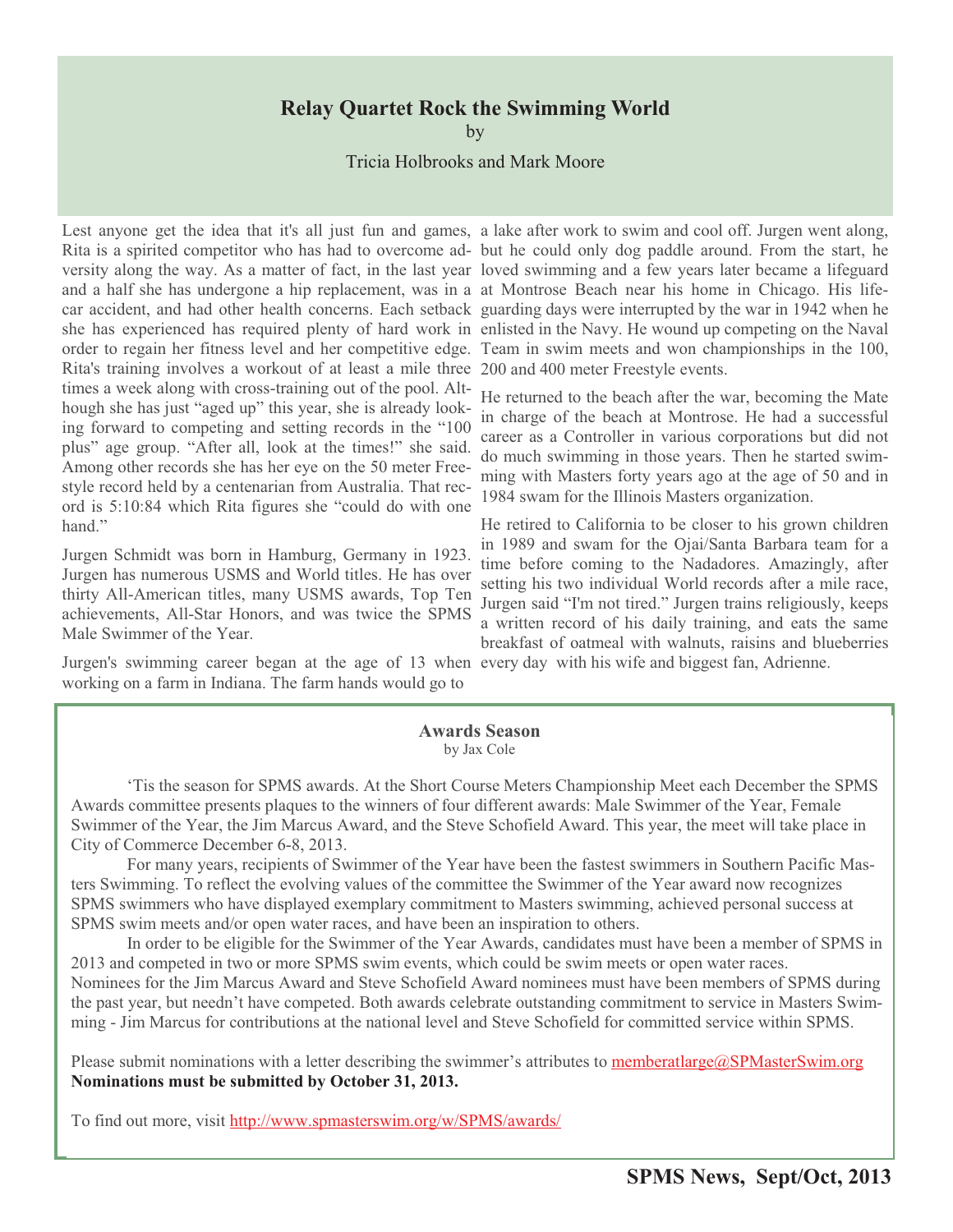

The 2013 Marriott USMS Summer Nationals was a tremendous and overwhelming success. All areas specific to meet operations ran very well. We are all pleased with the outcome and happy to see that all the swimmers had a great time. My goal as meet director was to see that all the swimmers were kept safe, sand swam *fast*! I can say without a doubt that this meet was a memorable experience for all.

The success of the meet was due to the well-planned Local Organizing Committee (who worked on the meet over the last two years), support from the host swim club, and the many SPMS volunteers who committed their time to help staff the areas needed during the six days of the meet.

First, "Swimming in the OC" could only have succeeded with the hard work and dedication of the LOC volunteers. Second, the officials, coaches, meet personnel were great. The meet operations ran without any problems. We had very qualified and professional meet operational staff. Third, the financial support of local businesses and the USMS Sponsors. And, above all, "Swimming in the OC" - aka the 2013 Marriott USMS Summers Nationals ran itself - swimmers met up with old friends, swimmers met new friends, swimmers had fun, and most of all swimmers swam fast with over 73 records (USMS and World) broken.

The meet environment we created was one that allowed this to take place - the meet truly was a wonderful experience for all participants!

You can also view and order copies of videos from your events online here. http://takeitlive.tv/liveswim/?page\_id=3928



**SPMS News, Sept/Oct, 2013**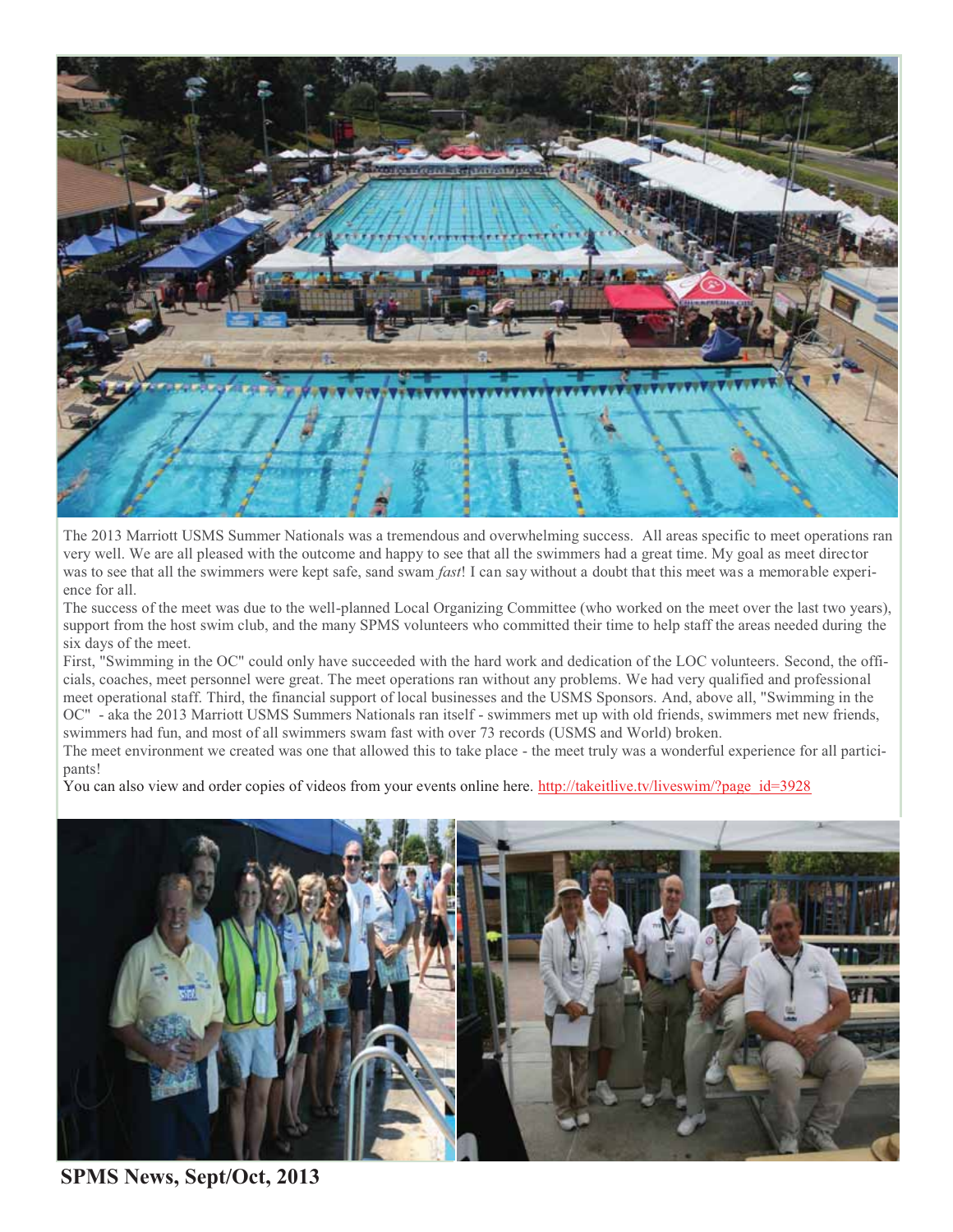## **Gold Wave Masters Summer**

## **SCY Swim Meet**

## **Sunday, September 29, 2013**

#### **Sanction by Southern Pacific Masters Swimming for USMS, Inc Sanction # 333-S020**

**Facility:** Garces Memorial High School pool, 2800 Loma Linda Drive, Bakersfield, CA 93305

**Directions:** *From the north or south,* take I-99 to Hwy 178 East. Travel through downtown, exit at Union Ave. Go noth. Proceed approximately two miles north. Turn right on Columbus St., left on Loma Linda, left on Monte Vista. Turn left into the Garces High School parking lot. The pool is straight ahead.

**Rules:** United States Masters Swimming rules will govern. Current SPMS meet procedures will be enforced and take precedence over any errors or omissions on this form. The meet referee will be in charge of the meet. Any questions regarding the conduct of the meet should be directed to the meet referee. All events are timed finals. Age on September 29<sup>th</sup> determines age group for competition. Swimmers must be at least 18 years of age to compete.

**Entries:** The pre-entry postmark deadline is Saturday, September 21, 2013. Deck entries will close at 8:30 a.m. for 500 yd Freestyle, and at 10:00 a.m. all other events.

**Entry fees:** There is a \$25.00 flat fee per swimmer. For swimmers in relays only, the fee is \$5.00. Deck entries or online entries after September  $21<sup>st</sup>$  are allowed for \$30.00 flat fee.

**Seeding:** All events will be deck seeded slowest to fastest, by entered time, with ages and genders combined. Check-in is not required in order to be deck seeded, except swimmers *must* check in to swim the 500 yd Freestyle.

**Relays:** All relays will be deck entered. Relay fees are \$5.00 per relay, due upon entry. All relays must be submitted on SPMS relay forms, which will be available at the meet. For each relay swimmer not entered in individual events, a signed release must be submitted with the relay entry.

**Awards:** Individual: SPMS ribbons for places 1-3. Relay: SPMS ribbons for first place.

**Checks payable to:** The Gold Wave

Mail consolidated entry card, a copy of your 2013 USMS card, and check to The Gold Wave, c/o Dorothy Brelih, 10601 Hinderhill Drive, Bakersfield, CA 93312.

Questions: Meet Director, Dorothy Brelih, dotswims@gmail.com

**Sunday, September 29, 2013** 

#### **500 warm-up at 8:00 a.m. 500 yd. Freestyle starts at 9:00 a.m.**

1. 500 yd. Freestyle **(check-in required)** 

**Additional Warm-up after 500 ends Event #2 starts no earlier10:30 a.m.** 

- 2. 200 yd. Individual Medley
- 3. 200 yd. Freestyle Relay (men, women, mixed)
- 4. 50 yd. Backstroke
- 5. 100 yd. Butterfly
- 6. 200 yd. Freestyle
- 7. 100 yd. Backstroke
- 8. 50 yd. Freestyle
- 9. 100 yd. Breaststroke
- 10. 100 yd. Freestyle
- 11. 50 yd. Butterfly
- 12. 50 yd. Breaststroke
- 13. 100 yd. Individual Medley
- 14. 200 Medley Relay (men, women, mixed)

## **Mission Viejo Nadadores Short Course Meters Masters Swim Meet Sunday, October 6, 2013**

#### **Sanction by Southern Pacific Masters Swimming for USMS, Inc. Sanction # 333-S022**

**Facility**: Marguerite Aquatic Center, 27474 Casta Del Sol, Mission Viejo is an outdoor, 8-lane competition diving pool with two 25-meter warm-up lanes.

**Directions & Parking:** From the north or south, take the 5 Freeway to the Alicia Parkway exit in Mission Viejo. Go east (away from the ocean) to Trabuco Road. Turn right on Trabuco to Marguerite Parkway. Go left on Marguerite to Casa Del Sol, turn right onto Casa Del Sol, and turn into the driveway for pool parking. There will be no parking in the upper parking lot.

**Rules:** United States Masters swimming rules will govern. Current SPMS meet procedures will be enforced and take precedence over any errors or omissions on this form. The meet referee will be in charge of the meet. Any questions regarding the conduct of the meet should be directed to that person.

**Entries**: Pre-entry postmark deadline and early online registration: Saturday, September 28, 2013. Online registration is open until 6:00 p.m. on Friday, October 4, 2013. On deck registration is permitted. Deck entries will close at 7:45 a.m. for the 1500 and at 10:00 a.m. for events 2 to 8. All other events will close at 11:00 a.m. Age on December 31, 2013 determines age group for the meet. Swimmers must be at least 18 years old to compete.

**Entry Fees:** \$25.00 per swimmer flat fee. Deck entries or online entries after Saturday, September 28, 2013 allowed for a total of \$35.00. Meet entry<br>fees are non-refundable and non-transferable. are non-refundable

**Checks payable to**: Mission Viejo Nadadores

Mail consolidated entry card, a copy of your USMS 2013 card, and check to: Mission Viejo Nadadores — Mark Moore, 25108-A Marguerite Parkway #391, Mission Viejo, CA 92692.

**Seeding:** All events will be deck seeded slowest to fastest by entered time, ages and sexes combined. Check-in is not required in order to be deck seeded, except swimmers *must* check in to swim the 1500 m Freestyle and the 400 m Freestyle.

**Relays:** All relays will be deck entered. Relay fees are \$5.00 per relay, due upon entry. For each relay swimmer who is not entered in individual events, a fee of \$10.00 and a signed liability release must be submitted with the relay entry.

**Awards:** Individual: MVN ribbons for places 1 to 3. Relay: MVN ribbons for first place.

**Snack Bar**: A snack bar will be available serving hot and cold food and drinks.

**Questions:** Meet Director, Mark Moore (949) 489-1847, coachmark@mastersmvnswim.org.

#### **Sunday, October 6, 2013**

**1500 warm-up at 7:00 a.m. 1500 starts at 8:00 a.m.** 

1. 1500 m Freestyle **(check-in required) Additional warm-up after the 1500 ends Event #2 starts no earlier than 10:30 a.m.** 

- 2. 400 m Individual Medley 3. 50 m Butterfly 4. 100 m Backstroke 5. 200 m Breaststroke 6. 50 m Freestyle 7. 100 m Butterfly 8. 200 m Backstroke 9. 200 m Freestyle Relay (men, women, mixed) 10. 200 m Individual Medley 11. 200 m Medley Relay (men, women, mixed) 12. 50 m Breaststroke 13. 100 m Freestyle 14. 200 m Butterfly 15. 50 m Backstroke
- 16. 100 m Breaststroke
- 17. 200 m Freestyle
- 18. 100 m Individual Medley
- 19. 400 m Freestyle **(check-in required)**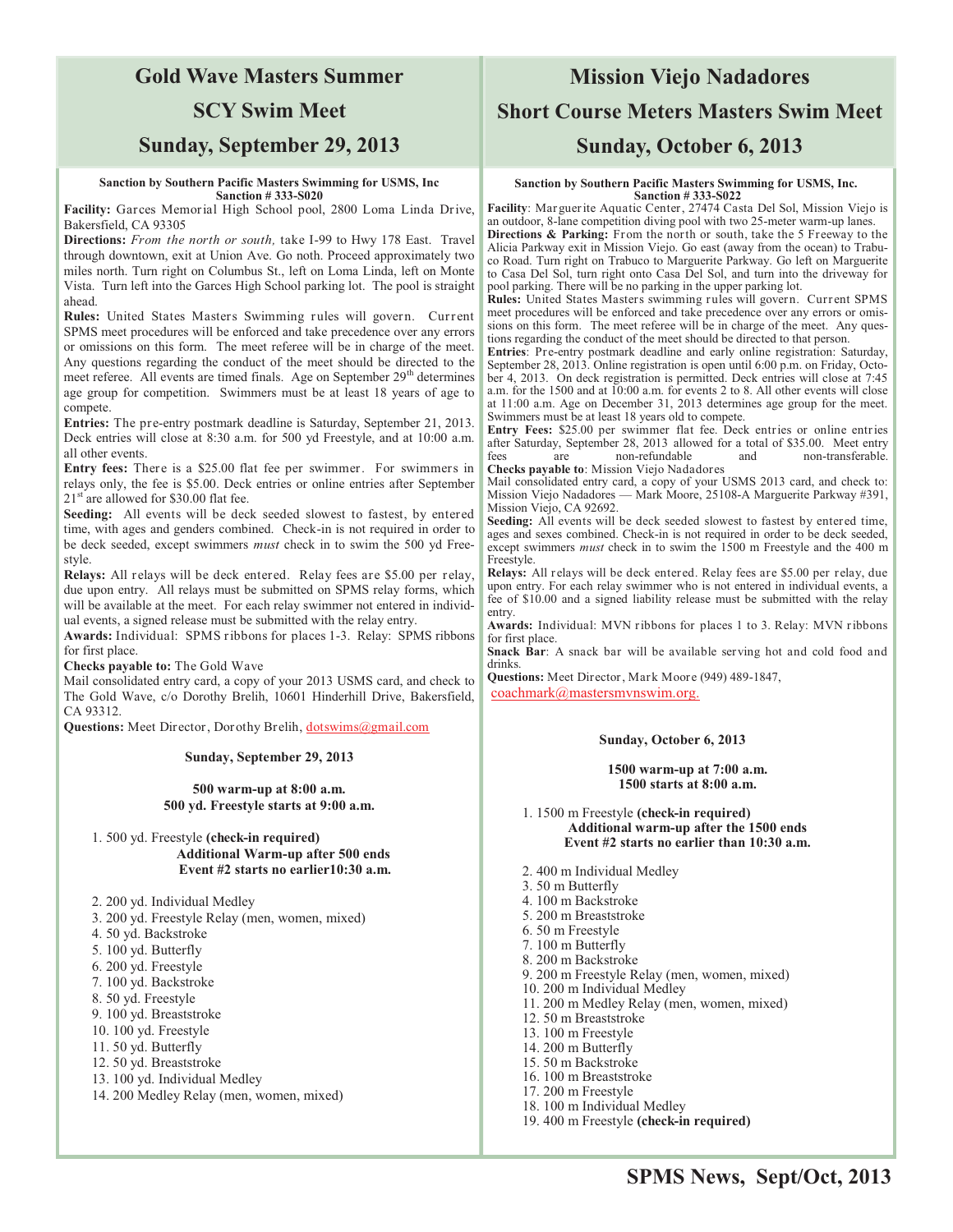## **UCLA Bruin Masters**

## **SCM Swim Meet**

## **Sunday, October 20, 2013**

#### **Sanction by Southern Pacific Masters Swimming for USMS, Inc Sanction # 333-S024**

**Facility:** UCLA's Spieker Aquatics Center – outdoor 52m x 8-lane, competition pool. Warm-up lanes are available.

**Address:** 114 Easton Drive, Los Angeles, CA 90095 – UCLA

**Directions & Parking:** *From the South:* Take 405 North to Montana Ave**. (SUNSET BLVD EXIT IS CLOSED GOING NORTHBOUND ON 405).** Off the ramp, take a left on Sepulveda Blvd and a quick right onto Montana Ave. Take Montana Ave to Veteran Ave. Go left on Veteran Ave. to Sunset Blvd. Turn right on Sunset Blvd, take your first right onto Bellagio Dr. At the second stop sign, take a left on DeNeve Dr. Go straight until you see Sunset Village (SV) Lot on your right.

From the North: Take 405 South to Sunset Blvd. Take a right on Bellagio Dr. At the second stop sign, take a left on DeNeve Dr. Go straight until you see Sunset Village (SV) Lot on your right. Use the pay station to purchas \$8.00. No parking allowed beside the pool – it is for UCLA permits only. NOTE: Parking enforcement does ticket on weekends.

**Rules:** United States Masters Swimming rules will govern. Current SPMS meet procedures will be enforced and take precedence over any errors or omissions on this form. The meet referee will be in charge of the meet. Any questions regarding the conduct of the meet should be directed to that person. All events are timed final. Swimmers are limited to a total of 5 individual events, not including relays. Age on December 31, 2013 determines the age group of the swimmer for the meet. Swimmers must be at least 18 years old to compete. Free Commercial Commercial Commercial Commercial Commercial Commercial Commercial Commercial Commercial Commercial Commercial Commercial Commercial Commercial Commercial Commercial Commercial Commercial Commercial Commerci closes at 6:00 p.m. on Saturday, October 19. The 800 m Free will close at 40 entries max. Deck registration is permitted for this meet. Deck entries for the 800 m Freestyle, if spots remain, will close at 8:30 a.m. and at 10:00 a.m. for all other events.

**Entry Fees:** \$25.00 per swimmer flat fee for paper entries postmar ked, or online entries received, by Saturday, October 12. Deck entries or online entries after Saturday, October 12 allowed for a total of \$35.00. Entry fees are nonrefundable and non-transferable.

#### **Checks payable to**: UC Regents

Mail consolidated entry card, a copy of your USMS 2013 card, and check to: Bruin Masters Meet, P.O. Box 204, Lake Forest, CA 92609.

**Seeding:** All events will be deck seeded slowest to fastest by entered time, ages and sexes combined. Swimmers in the 800 m Freestyle *must* check in to be seeded.

**Relays:** For each relay swimmer who is not entered in individual events, a fee of \$10.00 and a signed liability release must be submitted with the relay entry. **Awards:** Individual: SPMS ribbons for places 1 to 3. Relay: SPMS ribbons

for first place. Snack Bar: Food will be available adjacent to the pool and provided by a

food truck. Additionally, there is a campus food court located in the center of campus which is a  $15-20$  minute walk.

**Questions:** Meet Director, Robert Mitchell, mitchellrobert@cox.net, (949) 689-7946.

> **Sunday, October 20, 2013 800 warm-up at 8:00 a.m. 800 starts at 9:00 a.m.**

1. 800 m Freestyle **(check-in required)** 

#### **Additional warm-up after the 800 ends**

**Event #2 will start no earlier than 10:30 a.m.** 

2. 200 m Individual Medley

3. 200 m Freestyle Relay (men, women, mixed)

- 4. 100 m Backstroke
- 5. 100 m Butterfly
- 6. 200 m Freestyle
- 7. 50 m Breaststroke
- 8. 50 m Freestyle
- 9. 200 m Medley Relay (men, women, mixed)
- 10. 50 m Backstroke
- 11. 50 m Butterfly
- 12. 100 m Freestyle
- 13. 100 m Breaststroke
- 14. 100 m Individual Medley
- 15. 400 m Freestyle Relay (men, women, mixed)

## **Santa Clarita**

## **SCM Masters Swim Meet**

## **Sunday, November 10, 2013**

#### **Sanction by Southern Pacific Masters Swimming for USMS, Inc Sanction # 333-S023**

**Facility**: Santa Clarita Aquatic Center, 20850 Centre Pointe Pkwy.

**Directions:** From the north, take I-5 to the Valencia Blvd exit in Valencia. Go east several miles (Valencia Blvd turns into Soledad Canyon Rd) to Ruether Ave. Turn right and cross over railroad tracks. Turn right at Centre Pointe Pkwy. Turn left into driveway for Aquatic Center. From the south, take I-5 to Hwy. 14 north. Exit at Golden Valley Rd. Turn left onto Golden Valley Rd. Turn right on Centre Point Pkwy. Make a right into the driveway for the Aquatic Center. Parking available in both upper and lower parking lots.

**Rules:** United States Masters Swimming rules will govern. Current SPMS meet procedures will be enforced and take precedence over any errors or omissions on this form. The meet referee will be in charge of the meet. Any questions regarding the conduct of the meet should be directed to that person.All events are timed final. Swimmers are limited to a total of 5 individual events, not including relays. Age on December 31, 2013 determines the age group of the swimmer for the meet. Swimmers must be at least 18 years old to compete.

**Entries:** The pre-entry postmark deadline is Saturday, November 2. Online entries deadline is Saturday, November 9 at 9:00 p.m. Deck entries for the 1500 m Freestyle will close at 8:45 a.m.; all other deck entries close at the conclusion of the 1500.

**Entry Fees:** \$25.00 per swimmer flat fee for online and mail-in entries. Deck entries will be allowed on the day of the meet for a total of \$35.00. **Checks payable to**: City of Santa Clarita

Mail consolidated entry card, a copy of your USMS 2013 card, and check to: Santa Clarita Aquatic Center, c/o Lance O'Keefe, 20850 Centre Pointe Pkwy, Santa Clarita, CA 91350.

**Seeding:** All events will be deck seeded slowest to fastest by entered time, ages and sexes combined. Check-in is not required in order to be deck seeded, except swimmers must check in to swim the 1500 m Freestyle and the 400 m Freestyle.

**Relays:** All relays will be deck entered. Relays are free! For each relay swimmer who is not entered in individual events, a fee of \$5.00 and a signed liability release must be submitted with the relay entry.

**Awards:** Individual: SPMS ribbons for places 1 to 3. Relay: SPMS ribbons for first place

**Questions:** Meet Director, Lance O'Keefe, (661) 250-3767, lokeefe@santa-clarita.com.

#### **Sunday, November 10, 2013 1500 warm-up at 8:00 a.m. 1500 starts at 9:00 a.m.**

- 1. 1500 m Freestyle (check-in required) **20 minute warm-up after the 1500**
- 2. 100 m Butterfly
- 3. 200 m Freestyle
- 4. 200 m Mixed Freestyle Relay (men, women, mixed)
- 5. 100 m Breaststroke
- 6. 50 m Freestyle
- 7. 200 m Individual Medley
- 8. 400 m Freestyle **(check-in required)**
- 9. 100 m Backstroke
- 10. 50 m Butterfly
- 11. 100 m Individual Medley
- 12. 200 m Breaststroke
- 13. 100 m Freestyle
- 14. 50 m Backstroke
- 15. 200 m Butterfly
- 16. 200 m Mixed Medley Relay (men, women, mixed)
- 17. 50 m Breaststroke
- 18. 200 m Backstroke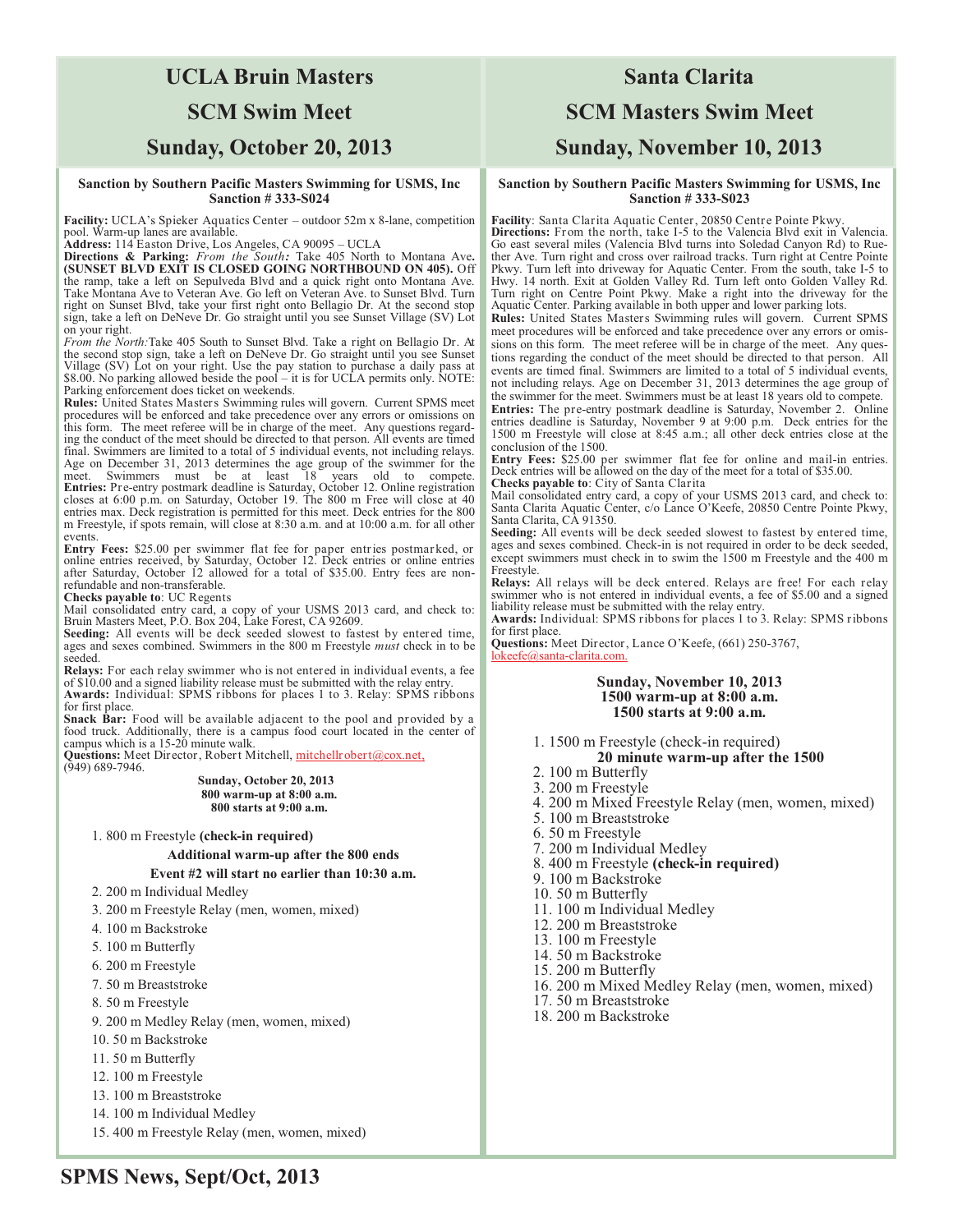# **SAN LUIS OBISPO, SANTA BARBARA (North) and KERN** BAKERSFIELD: Gold Wave Masters Chris Hansen (661) 654-2327, chansen 6@csub.edu<br>BAKERSFIELD Swim Club Chris Hansen (661) 654-2327, chansen 6@csub.edu **SANTA BARBARA (South) and VENTURA**  SANTA BARBARA: Oceanducks Emilio Casanueva (805) 637-8331, emilio@zapallar.net<br>THOUSAND OAKS: Conejo Simi Aquatics Jon Irwin (310) 658-7276, jirwin@earthlink.com, www. **LOS ANGELES (North)**  LANCASTER: Oasis Masters Tom Otto (661) 948-0057, ottolfixit@hotmail.com<br>
PALMDALE: Canyons Aquatic Masters Jeff Conwell (661) 993-2868, jeffc@canyons.org, PASADENA: Caltech Masters Suzanne Dodd (626) 449-7536, srdodd@jpl.nasa.gov<br>PASADENA: Rose Bowl Masters Subsection School Chad Durieux (626) 564-0330, cdurieux@rosebowlaq SAN FERNANDO: Triton Swimming and Triathlon Team<br>SANTA CLARITA Masters WALNUT: Faster Masters Swim Team Louis Boehle (909) 657-7758, louisboehle@mac.com **LOS ANGELES (Westside)** EL SEGUNDO MASTERS City of El Segundo (310) 524-2700 x2738<br>HOLLYWOOD: Hollywood Wilshire YMCA Ricardo Espinoza (213) 639-7547, ricardo L.A. Santa Monica, Culver, Westwood, LMU SCAQ Office (310) 390-5700, www.swim.net/scaq<br>
L.A. WEST: UCLA Bruin Masters<br>
Erika Stebbins (310) 386-2712, estebbins@recreation **LOS ANGELES (Central and South) LOS ANGELES (South Bay and East County)**  LONG BEACH: Viking Aquatics/Masters **Chris Oeding (714) 478-3030, chris@vikingaquatics**<br>MANHATTAN BEACH: Magnum Masters **Chris Chuck Milam (310) 546-3601, cdmilam@hotmail.co** REDONDO BEACH - SCAQ<br>
TORRANCE: LA Peninsula Swimmers<br>
Torrance: LA Peninsula Swimmers<br>
Scaq Office (310) 374-1263, info@lansmasters.org **INLAND EMPIRE**  BEAUMONT Masters Christy Arwood (951) 769-2087, christy@nds-ca.net<br>CORONA: Circle City Aquatics CORONA: Circle City Aquatics Coronation Coronation Scott Gainey (949) 315-1013, coachgainey@gmail.cc **ORANGE COUNTY**<br>ALISO VIEJO: Renaissance Club Sport

**LAS VEGAS**<br> **HENDERSON Southern Nevada Masters** 

#### **SWIM FOR LIFE**

ATASCADERO: Team KMAN Jennifer Glenesk (805) 610-7573, jglenesk@charter.net, www.teamkman.org<br>ATASCADERO: No. SLO Masters Kass Flaig (805) 704-9797, kassflaig@hotmail.com, www.c2multisport.com ATASCADERO: No. SLO Masters **Kass Flaig (805)** 704-9797, kassflaig@hotmail.com, www.c2multisport.com<br>BAKERSFIELD: Gold Wave Masters **Chris Hansen (661)** 654-2327, chansen6@csub.edu BAKERSFIELD Swim Club Keith Moore, bsc@bakersfieldswimclub.org, www.bakersfieldswimclub.org<br>BAKERSFIELD Aquatics Club Charles Pike (661) 395-4663, bakersfieldaquatics@yahoo.com, www.bakers BAKERSFIELD Aquatics Club Charles Pike (661) 395-4663, bakersfieldaquatics@yahoo.com, www.bakersfieldaquatics.org<br>
LOMPOC: Lompoc's Other Swim Team Frank Piemme (805) 735-7574, conniefrank@verizon.net<br>
PASO ROBLES: North C Frank Piemme (805) 735-7574, conniefrank@verizon.net PASO ROBLES: North County Aquatics Nancy Sznejkowski (805) 238-5591, betco@yahoo.com, www.northcountyaquatics.org<br>Philip Yoshida (805) 543-9515, office@sloswimclub.org, www.sloswimclub.org SAN LUIS OBISPO Masters<br>
SAN LUIS OBISPO: Kennedy Club Masters<br>
Linda Stimson (805) 781-3488 x 17, sloaquatics@kennedyclubs.com, www.kenn SAN LUIS OBISPO: Kennedy Club Masters **Linda Stimson (805)** 781-3488 x 17, sloaquatics@kennedyclubs.com, www.kennedyclubs.com<br>SANTA MARIA: Santa Maria Swim Club Mike Ashmore (805) 928-9655, santamariaswim@verizon.com, www. Mike Ashmore (805) 928-9655, santamariaswim@verizon.com, www.santamariaswim.net

Martin Armstrong (805) 794-5525, kelpbedd@yahoo.com, www.ciymca.org CARPINTERIA: Channel Island Vic Anderson (805) 403-5425, delphis13@msn.com, channelislandmasters.blogspot.com OJAI: Ojai Masters <br>
SANTA BARBARA Aquatics Club<br>
SANTA BARBARA Aquatics Club<br>
Cregg Wilson (805)252-6469, sbacmasters@gmail.com, w SANTA BARBARA Aquatics Club Gregg Wilson (805)252-6469, sbacmasters@gmail.com, www.sbaquatics.com<br>SANTA BARBARA: UCSB Masters Santa Club (805) 893-2505, ucsbmasters@gmail.com SANTA BARBARA: UCSB Masters Naya Higashijima (805) 893-2505, ucsbmasters@gmail.com<br>SANTA BARBARA Masters National SB Swim Office (805) 966-9757, swimoffice@sbswim.org SANTA BARBARA Masters SB Swim Office (805) 966-9757, swimoffice@sbswim.org<br>SANTA BARBARA: Oceanducks Service Sannueva (805) 637-8331, emilio@zapallar.net THOUSAND OAKS: Conejo Simi Aquatics Jon Irwin (310) 658-7276, jirwin@earthlink.com, www.csaswim.com<br>THOUSAND OAKS: Conejo Valley Multisport Masters Nancy Kirkpatrick-Reno (818) 469-9972, nancy@conejovalleymultisp THOUSAND OAKS: Conejo Valley Multisport Masters Nancy Kirkpatrick-Reno (818) 469-9972, nancy@conejovalleymultisportmasters.com<br>THOUSAND OAKS: Daland Masters National Revin Lane (818) 917-6930. klane1956ct@sbcglobal.net. ww THOUSAND OAKS: Daland Masters Kevin Lane (818) 917-6930, klane1956ct@sbcglobal.net, www.dalandswim.com<br>THOUSAND OAKS: Daland Masters Kevin Lane (818) 917-6930, klane1956ct@sbcglobal.net, www.dalandswim.com<br>THOUSAND OAKS: S THOUSAND OAKS: South Coast Aquatics Matt Warshaw (805) 660-2082, matt@southcoastaquatics.com, www.southcoastaquatics.com<br>VENTURA COUNTY Masters Maters Matt Marshaw Of Matt Warshaw (805) 660-2082, matt@southcoastaquatics.co VENTURA COUNTY Masters **Value 2008** Jason York (408) 821-5600, jason.e.york@gmail.com, www.buenaventuraswimclub.org<br>VENTURA: Rio Mesa Masters **Value 2009 Provide 2009** Petty (805) 642-6674, tonthego00@sbcglobal.net, www.ri Toby Petty (805) 642-6674, tonthego00@sbcglobal.net, www.riomesaswimclub.com

John Ries (909) 625-6791, tccswim@hotmail.com COVINA: Covina Tri-Swim Masters Swimming Christine Maki (626) 641-5680, christine\_dahlstrom@yahoo.com L.A. Van Nuys: SCAQ SCAQ Office (310) 390-5700, www.swim.net/scaq PALMDALE: Canyons Aquatic Masters **Face Access 1989** Jeff Conwell (661) 993-2868, jeffc@canyons.org, www.canyons.org<br>PASADENA: Caltech Masters **Jeff Conwell (661)** 993-2868, jeffc@canyons.org, www.canyons.org Chad Durieux (626) 564-0330, cdurieux@rosebowlaquatics.org, www.rosebowlaquatics.org<br>Chris Georges (818) 794-0196, tritonswimntri@gmail.com Lance O'Keefe, lokeefe@santa-clarita.com, pool: (661) 250-3767

CALABASAS: City of Calabasas Masters Raine Kishimoto (818) 222-2782 x 110, lkishimoto@cityofcalabasas.com<br>EL SEGUNDO MASTERS City of El Segundo (310) 524-2700 x2738 HOLLYWOOD: Hollywood Wilshire YMCA Ricardo Espinoza (213) 639-7547, ricardoespinoza@ymcala.org<br>
E.A. Santa Monica, Culver, Westwood, LMU SCAQ Office (310) 390-5700, www.swim.net/scaq Erika Stebbins (310) 386-2712, estebbins@recreation.ucla.edu MALIBU Community Pool Swims Masters Molly Larson (310) 456-2489 x272, mlarson@ci.malibu.ca.us, www.ci.malibu.ca.us Pacific Palisades and Santa Monica Tower 26 Gerry Rodrigues (310) 432-3683, www.tower26.com<br>WEST HOLLYWOOD Aquatics Greg Walther (310) 288-6555 (team hotline), info@wh2o.org, www.wh2o.org WOODLAND HILLS: Southwest Aquatics Masters Fred Shaw (818) 347-1637, swamfred@aol.com, www.swam.us

CATALINA Channel Swimming Federation Carol Sing (619) 588-2677, swim@swimcatalina.org, www.swimcatalina.org<br>
L.A.: Swimming Los Angeles Matt Harrigan, matt@swimmingla.com or Andy Copley, andy@swimmingla. L.A.: Swimming Los Angeles (and the Matt Harrigan, matt@swimmingla.com or Andy Copley, andy@swimmingla.com or<br>L.A. Echo Park and USC: SCAQ (and the SCAQ Office (310) 390-5700, www.swim.net/scaq L.A. MID-WILSHIRE: Meridian Swim Club Vanessa Mesia (310) 729-2971, vanessamesia@sbcglobal.net, www.meridiansportsclub.com<br>L.A.: Los Angeles Athletic Club Masters Vanessamesia (310) 729-2971, vanessamesia@sbcglobal.net, ww L.A.: Los Angeles Athletic Club Masters Vanessa Mesia (310) 729-2971, vanessamesia@sbcglobal.net, www.laac.com Patricia Mitchell (323) 563-5446, pmitchell@sogate.org

HAWTHORNE: South Bay Swim Team (Figure 2011) Kathy Davids Gore (310) 643-6523, kdavids@socal.rr.com, www.southbayswimteam.org<br>
Mike Miranda (714) 808-9158, info@lbgrunions.org, www.lbgrunions.com Mike Miranda (714) 808-9158, info@lbgrunions.org, www.lbgrunions.com LA MIRADA: La Mirada Armada Beverly Garman (949) 552-1710, ihaccoach@aol.com, www.swimarmada.com LONG BEACH: Alpert JCC Sascha Bryon-Zwick (562) 426-7601 x1035, sbryanzwick@alpertjcc.org, www.alpertjcc.org<br>
LONG BEACH: Long Beach Masters Swim Cindy Summers (562) 416-6755, summerscm@hotmail.com LONG BEACH: Long Beach Masters Swim Cindy Summers (562) 416-6755, summerscm@hotmail.com<br>LONG BEACH: Shore Aquatic Masters **Example 2006** Robert Lynn (562) 416-6755, summerscm@hotmail.com LONG BEACH: Shore Aquatic Masters Robert Lynn (562) 644-3883, europeanhouse@aol.com, www.shoreaquatics.com<br>
Robert Lynn (562) 644-3883, europeanhouse@aol.com, www.shoreaquatics.com<br>
Chris Oeding (714) 478-3030, chris@vikin MANHATTAN BEACH: Magnum Masters Chuck Milam (310) 546-3601, cdmilam@hotmail.com, www.manhattancc.com<br>RANCHO PALOS VERDES: Zenith Aquatics Shari Twidwell (310) 947-1323, shari@zapswimming.com, www.zapswimming RANCHO PALOS VERDES: Zenith Aquatics Shari Twidwell (310) 947-1323, shari@zapswimming.com, www.zapswimming.com<br>REDONDO BEACH - SCAO SENSIFY SANDO SCAO Office (310) 390-5700. www.swim.net/scag Jim Steinauer (310) 374-1263, info@lapsmasters.org, www.lapsmasters.org

CORONA: Circle City Aquatics Scott Gainey (949) 315-1013, coachgainey@gmail.com, www.ccaqswim.org<br>CORONA: Corona Aquatic Team Masters John Salvino (866) SWM-CRNA, coachsalvino@hotmail.com CORONA: Corona Aquatic Team Masters John Salvino (866) SWM-CRNA, coachsalvino@hotmail.com Carrie Ridgway (951) 205-2268, info@raa-swim.org, www.raa-swim.org TEMECULA: City of Temecula Masters Gwen Willcox (951) 694-6410, gwen.willcox@cityoftemecula.org TEMECULA Swim Club Company Club Bryan Davis (951) 285-2718, headcoach@temeculaswimclub.com, www.temeculaswimclub.com<br>TucAIPA: Masters of Yucaipa Jason Bradbury (951) 845-7458, ystcoach.jason@verizon.net, www.yucaipaswim.org

ALISO VIEJO: Renaissance Club Sport Alex Isaly (949) 643-6700, alex.isaly@clubsports.com, www.renaissanceclubsport.com/aliso-viejo<br>COSTA MESA: Orange Coast Masters Swimming Anthony Iacopetti (714) 369-9555, aiacopetti@occ. COSTA MESA: Orange Coast Masters Swimming Anthony Iacopetti (714) 369-9555, aiacopetti@occ.cccd.edu, www.coastmastersswimming.com<br>COTO DE CAZA: Coyotes Corrections and Conrad (949) 858-4100 x257, cotocoyotes@gmail.com COTO DE CAZA: Coyotes Todd Conrad (949) 858-4100 x257, cotocoyotes@gmail.com FULLERTON: FAST Masters Team Games (Bill Jewell (949) 466-6523, swimbill@sbcglobal.net, www.fastswim.org<br>HUNTINGTON BEACH: Golden West Swim Club (Birl of Dindy Lim (714) 397-0132, cindyhlim@msn.com, www.goldenwestswin HUNTINGTON BEACH: Golden West Swim Club Cindy Lim (714) 397-0132, cindyhlim@msn.com, www.goldenwestswimclub.com<br>HUNTINGTON BEACH: Golden West Swim Club<br>Mike Collins (949) 338-6682. info@novamasters.com. www.novamasters.com IRVINE Novaquatics Collins (949) 338-6682, info@novamasters.com, www.novamasters.com<br>IRVINE: UCI Masters<br>IRVINE: UCI Masters IRVINE: UCI Masters<br>
LOS ALAMITOS Masters Charlie Schober (949) 824-7946, ctschobe@uci.edu, www.masterswim.uci.edu<br>
Corey Lakin (562) 430-1073 x511, clakin@ci.los-alamitos.ca.us, www.ci.los-al LOS ALAMITOS Masters **Corey Lakin (562) 430-1073 x511**, clakin@ci.los-alamitos.ca.us, www.ci.los-alamitos.ca.us<br>MISSION VIEJO Masters **Corey Laking (949) 233-6521**, swimoffice@mvnswim.org, www.mastersmvnswim.org MISSION VIEJO Masters Mark Moore (949) 233-6521, swimoffice@mvnswim.org, www.mastersmvnswim.org<br>Mark Desmond (949) 306-3599, markdesmond@highhopes.ws, www.pacificcoastaqua NEWPORT BEACH: Pacific Coast Aquatics Mark Desmond (949) 306-3599, markdesmond@highhopes.ws, www.pacificcoastaquatics.org<br>Mark Desmond (949) 644-3046, jturner@nbfd.net, www.newportlifeguard.org<br>Mark 2004, jturner@nbfd.net, Jim Turner (949) 644-3046, jturner@nbfd.net, www.newportlifeguard.org TUSTIN: SOCAL Aquatics external contract Steve Pickell (714) 356-7390, coachsteve@socalaquatics.com, www.socalaquatics.com YORBA LINDA: East Lake Eagle Rays Mike Pawloski (714) 372-6273, bonuspak@earthlink.net

HENDERSON Southern Nevada Masters Frank Lowery (702) 400-2790, flowery 719@cox.net, www.lowerysmultisport.com<br>
LAS VEGAS: Las Vegas Masters Victor Hecker (702) 247-7788, heckerrealestate@hotmail.com  $\mbox{LaS VEGAS: Las Vegas Masters} \label{LaS VEGAS: Viva Las Vegas Mass} \mbox{Victor Hecker (702) 247-7788, heckerrealestate@hotmail.com} \\ \mbox{LaS VEGAS: Viva Las Vegas Massers} \mbox{Kara Robertson (702) 498-2316, swimllasvegas@gmail.com}, \\ \mbox{LaS VEGAS: Viva Las Vegas Massers} \mbox{Kara Robertson (702) 480-4321, miygutierrez@cox.net} \mbox{Kara Robertson (703) 498-2316}.$ LAS VEGAS: Swim Las Vegas Masters Masters Masters (702) 498-2316, swimlasvegas@gmail.com, www.swimlv.com Melissa Gutierrez (702) 480-4321, mjvgutierrez@cox.net<br>LAS VEGAS: Viva Las Vegas Masters Masters Masters Melissa Guti